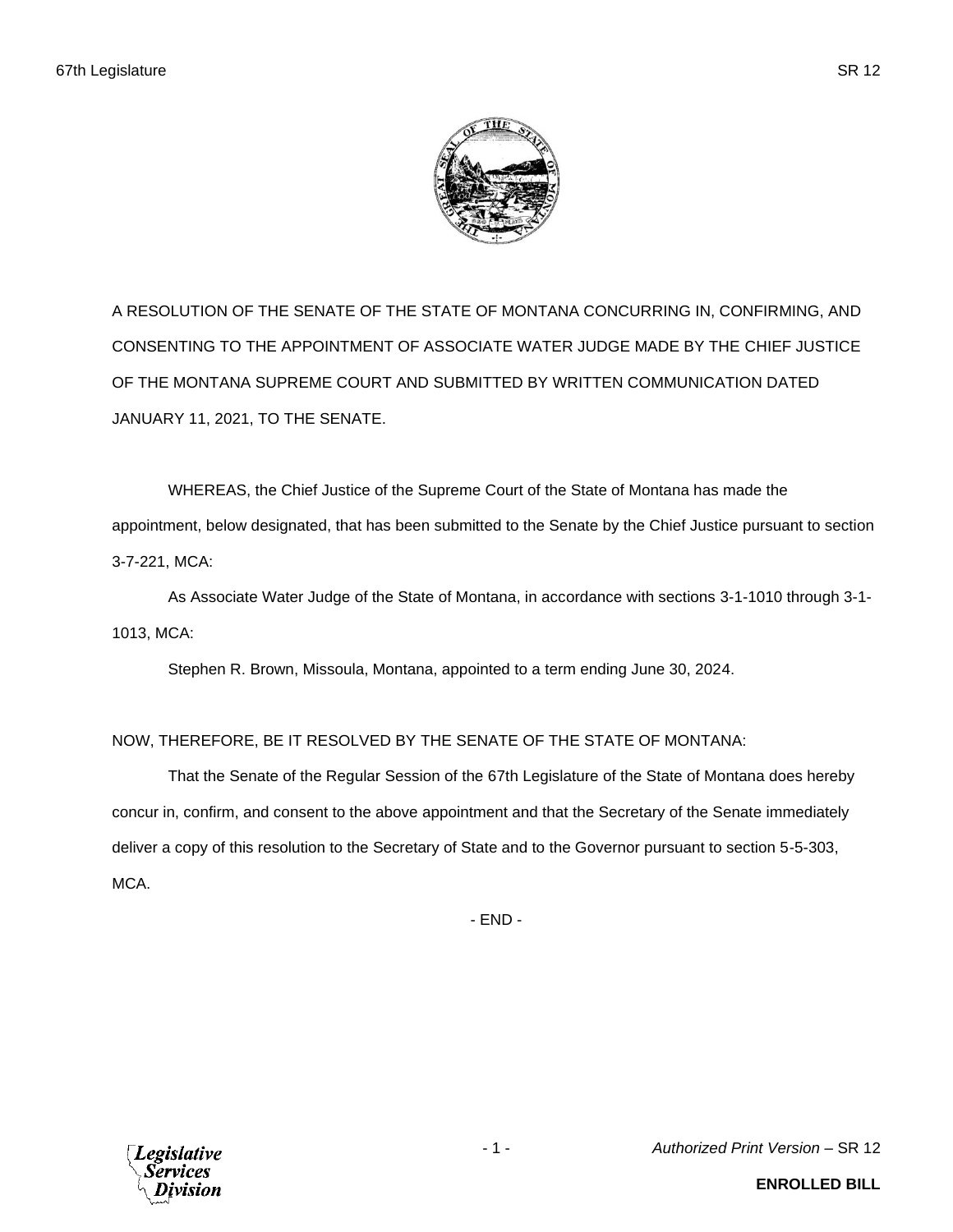## SENATE RESOLUTION NO. 12

INTRODUCED BY K. REGIER

A RESOLUTION OF THE SENATE OF THE STATE OF MONTANA CONCURRING IN, CONFIRMING, AND CONSENTING TO THE APPOINTMENT OF ASSOCIATE WATER JUDGE MADE BY THE CHIEF JUSTICE OF THE MONTANA SUPREME COURT AND SUBMITTED BY WRITTEN COMMUNICATION DATED JANUARY 11, 2021, TO THE SENATE.